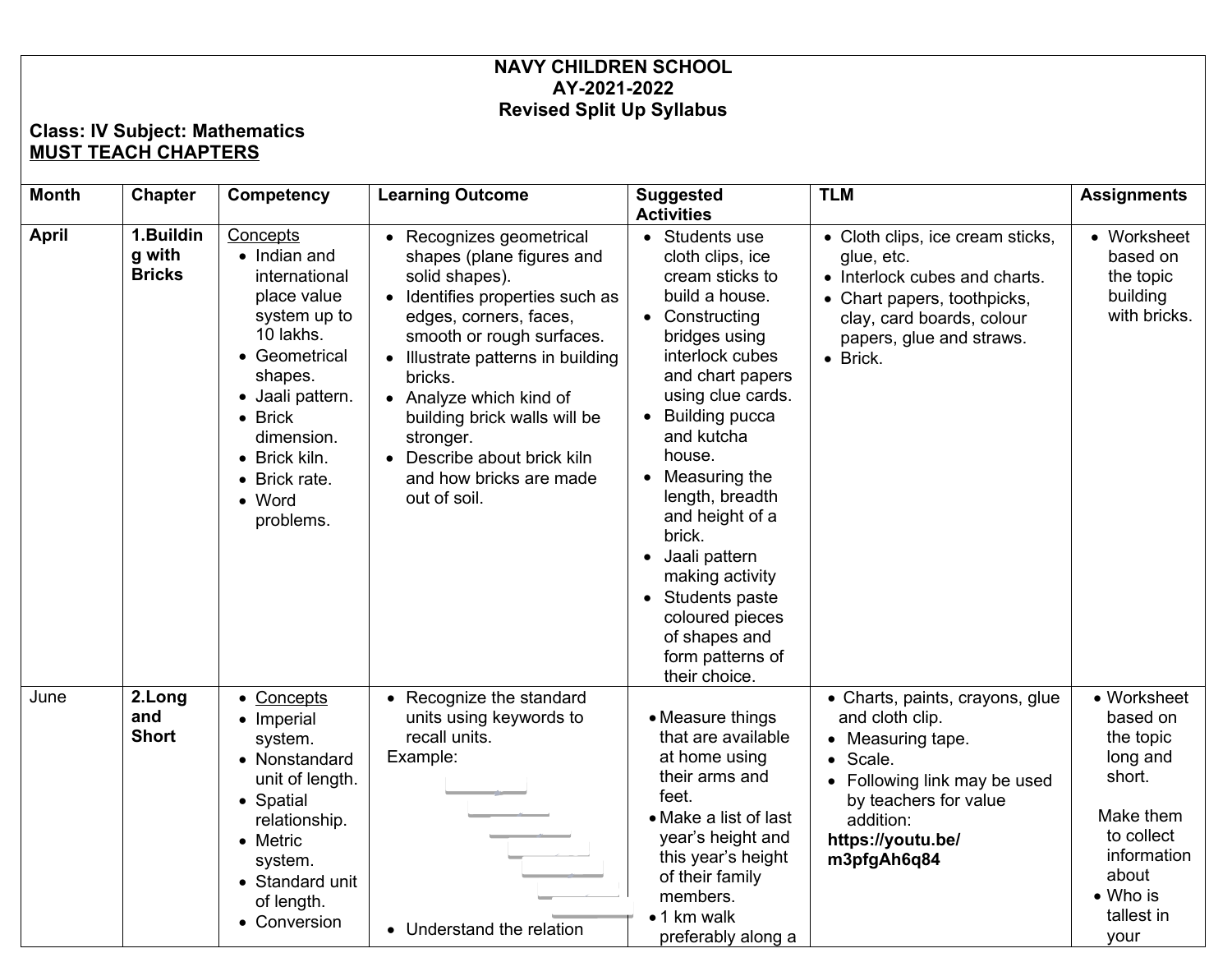|              |                                         | from larger<br>unit to<br>smaller unit<br>and vice<br>versa.<br>$\bullet$ Four<br>operation in<br>measuring<br>length.<br>• Word<br>problems.                                                                                                                                                                                                                                                                    | between cm and meter.<br>• Compare length using an<br>improvised standard unit or<br>metric system.<br>• Identify long length are<br>measured in (m) and short<br>lengths are measured in<br>mm and cm and distance<br>through (km), able to<br>calculate dm, dam, hm, etc.<br>• Using the tape or scale they<br>will be able to measure<br>longer and shorter length.<br>• Estimate the length of<br>objects and the distance<br>between two given<br>locations. | straight path.<br>• Make a table<br>finding distance<br>from their home to<br>school. (less than<br>or more than 1<br>$km$ ).<br>• Measure the<br>length of their<br>desk, book etc.<br>• Dramatization on<br>different lengths.<br>• Making different<br>objects by using<br>scale.                                                                                                                                                                                                       |                                                                                                                                                                    | family?<br>• Who is<br>shortest in<br>your<br>family?                                                                                                                                              |
|--------------|-----------------------------------------|------------------------------------------------------------------------------------------------------------------------------------------------------------------------------------------------------------------------------------------------------------------------------------------------------------------------------------------------------------------------------------------------------------------|-------------------------------------------------------------------------------------------------------------------------------------------------------------------------------------------------------------------------------------------------------------------------------------------------------------------------------------------------------------------------------------------------------------------------------------------------------------------|--------------------------------------------------------------------------------------------------------------------------------------------------------------------------------------------------------------------------------------------------------------------------------------------------------------------------------------------------------------------------------------------------------------------------------------------------------------------------------------------|--------------------------------------------------------------------------------------------------------------------------------------------------------------------|----------------------------------------------------------------------------------------------------------------------------------------------------------------------------------------------------|
| <b>Month</b> | <b>Chapter</b>                          | Competency                                                                                                                                                                                                                                                                                                                                                                                                       | <b>Learning Outcome</b>                                                                                                                                                                                                                                                                                                                                                                                                                                           | <b>Suggested</b><br><b>Activities</b>                                                                                                                                                                                                                                                                                                                                                                                                                                                      | <b>TLM</b>                                                                                                                                                         | <b>Assignments</b>                                                                                                                                                                                 |
| July         | <b>4.Tick -</b><br>Tick-<br><b>Tick</b> | Compares<br>the number of<br>weeks in a<br>year.<br>Correlates<br>the number of<br>days in a<br>year with the<br>number of<br>days in each<br>month.<br>Justifies the<br>$\bullet$<br>reason for the<br>need of a<br>leap year.<br>Reads the<br>clock time.<br><b>Expresses</b><br>$\bullet$<br>time using<br>am and pm.<br>Explain about<br>$\bullet$<br>time line.<br>Find approximate<br>and elapsed<br>time. | Read a clock and tell the<br>time both in 24 hour and 12<br>hour time.<br>Through drill finding<br>$\bullet$<br>approximate and elapsed<br>time.<br>Calculate hours/minutes<br>$\bullet$<br>using two given dates<br>Convert 12 hours to 24<br>$\bullet$<br>hours and vice versa<br>Read time table of Railway/<br>$\bullet$<br>bus ticket.<br>Understanding the<br>manufacturing and expiring<br>date on eatables, medicines,<br>etc.                            | Make a clock and<br>$\bullet$<br>draw the hands.<br>Make a time table<br>of that day like.<br>$\circ$ 6:00 am –<br>Wake up<br>$6:30$ am $-$<br>$\circ$<br>Taking<br>bath<br>$7:00$ am $-$<br>$\Omega$<br><b>Break fast</b><br>etc<br>$\circ$<br>List the activities<br>done in 5<br>minutes, less than<br>1 hour, more than<br>1 hour.<br>Growth of plant /<br>life span.<br>Use school diary<br>to mark daily<br>activities in<br>correct order on<br>timeline, list of<br>holidays, etc. | <b>Clock</b><br>$\bullet$<br>Old calendar<br>Used wrappers or boxes of<br>food items and medicines.<br>A potted plant.<br>$\bullet$<br>News paper.<br>School diary | Worksheet<br>s based on<br>finding am<br>and pm,<br>converting<br>12 hours to<br>24 hours,<br>converting<br>hours to<br>minutes<br>and<br>minutes to<br>seconds<br>and solving<br>word<br>problem. |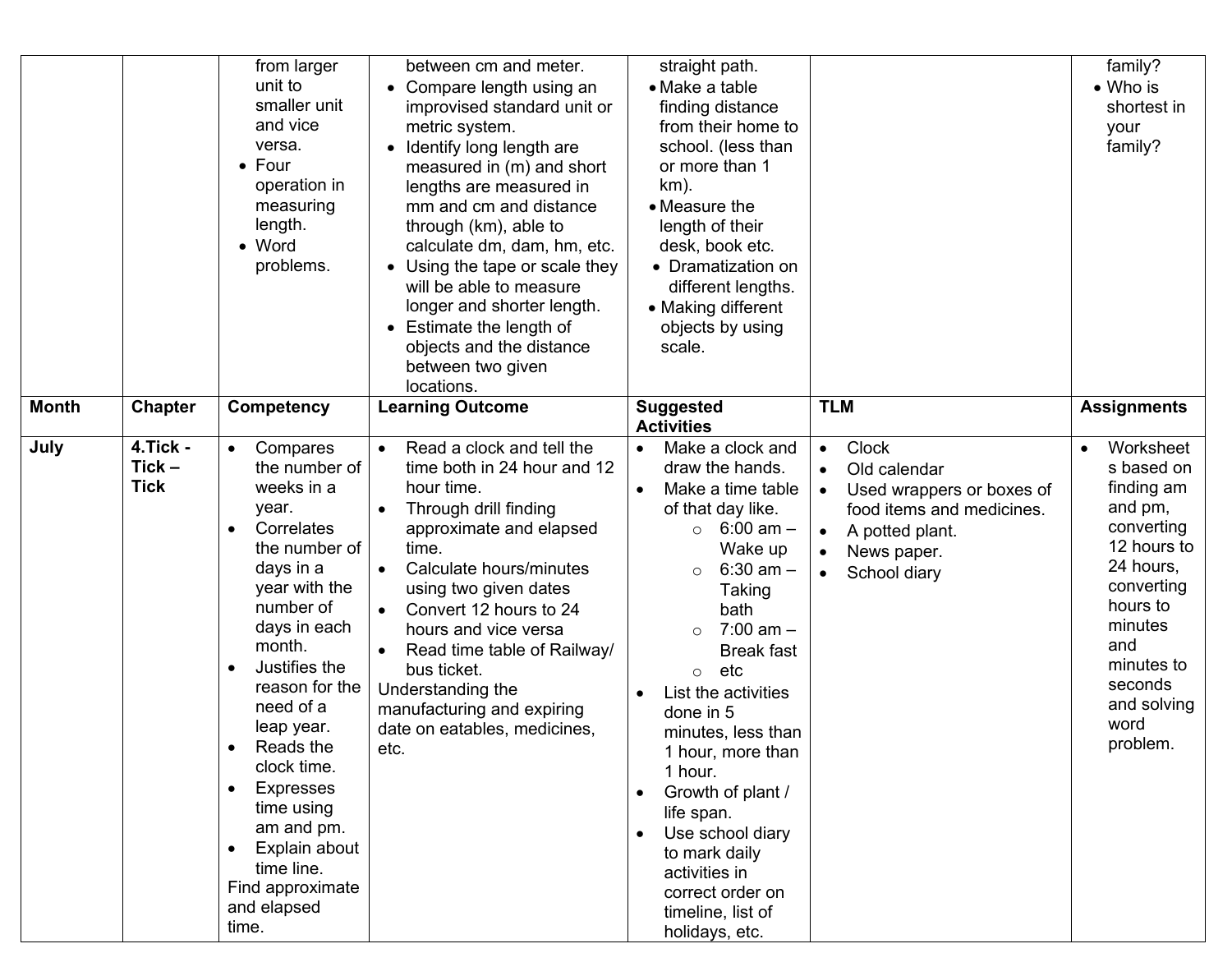|                      |                              |                                                                                                                                                                                                                                                                                                                                                                                                                                                                |                                                                                                                                                                                                                                                                                                                                                                                                                                                                                                                                                  | Weather report<br>$\bullet$<br>(time of sunrise<br>and sunset)                                                                                                                                                                                                                                                                                   |                                                                                                                                                                          |                                                                                                                                                                                                                                                                     |
|----------------------|------------------------------|----------------------------------------------------------------------------------------------------------------------------------------------------------------------------------------------------------------------------------------------------------------------------------------------------------------------------------------------------------------------------------------------------------------------------------------------------------------|--------------------------------------------------------------------------------------------------------------------------------------------------------------------------------------------------------------------------------------------------------------------------------------------------------------------------------------------------------------------------------------------------------------------------------------------------------------------------------------------------------------------------------------------------|--------------------------------------------------------------------------------------------------------------------------------------------------------------------------------------------------------------------------------------------------------------------------------------------------------------------------------------------------|--------------------------------------------------------------------------------------------------------------------------------------------------------------------------|---------------------------------------------------------------------------------------------------------------------------------------------------------------------------------------------------------------------------------------------------------------------|
| <b>Month</b>         | <b>Chapter</b>               | <b>Competency</b>                                                                                                                                                                                                                                                                                                                                                                                                                                              | <b>Learning Outcome</b>                                                                                                                                                                                                                                                                                                                                                                                                                                                                                                                          | <b>Suggested</b><br><b>Activities</b>                                                                                                                                                                                                                                                                                                            | <b>TLM</b>                                                                                                                                                               | <b>Assignments</b>                                                                                                                                                                                                                                                  |
| <b>August</b>        | 6.The<br>Junk<br>seller      | Concepts<br>$\bullet$<br>Indian<br>$\bullet$<br>currencies.<br>Conversion of  <br>to paise and<br>vice versa.<br>Add, subtract,<br>$\bullet$<br>multiplication<br>and division<br>in money.<br>Making bill.<br>$\bullet$<br>Unitary<br>$\bullet$<br>method.<br>Profit and<br>$\bullet$<br>loss.<br>Cost price<br>$\bullet$<br>and selling<br>price.<br>Loan and<br>$\bullet$<br>interest.<br>Multiply by<br>splitting<br>method using<br>expanded<br>notation. | Can purchase things from<br>$\bullet$<br>the market and compare<br>their price.<br>Awareness about loan and<br>interest through group<br>discussion.<br>Illustrate splitting<br>$\bullet$<br>multiplication using<br>expanded notation.<br>Adds and subtracts amount<br>using $+$ and $-$ with<br>regrouping.<br>Makes a bill using unit and<br>multiple cost.<br>Understand the concept of<br>loan, profit and loss, cost<br>price and selling price.<br>Frames word problems.<br>$\bullet$<br>Solves problems related to<br>money transaction. | Mock junk shop<br>$\bullet$<br>showing buying<br>and selling of junk<br>items, make list of $ $<br>things sold in the<br>junk market and<br>making a bill.<br>Mock bank<br>showing lending<br>and borrowing<br>money.<br>Make different<br>combinations for<br>a given amount<br>using different<br>denominations of<br>notes.<br>Making a bill. | Objects in the classroom<br>$\bullet$<br>and things needed for the<br>mock junk shop.<br>Duplicate charts, notes and<br>coins.                                           | Word<br>$\bullet$<br>problems.<br>First<br>$\bullet$<br>estimate<br>the answer<br>and then<br>calculate.<br>Mental<br>$\bullet$<br>arithmetic<br>and<br>worksheets<br>on addition,<br>subtraction,<br>multiplicati<br>on of $2-3$<br>digit<br>numbers<br>and bills. |
| <b>Septembe</b><br>r | 7.Jugs<br>and<br><b>Mugs</b> | Understand<br>and measure<br>volume of a<br>given liquid<br>using<br>containers<br>marked with<br>standard<br>units.<br>Determine<br>sum and<br>difference of<br>volume.                                                                                                                                                                                                                                                                                       | Selects which unit of<br>$\bullet$<br>volume to be used for<br>smaller quantities and<br>bigger quantities.<br>Solves problems related to<br>volume.<br>Justify which items are<br>$\bullet$<br>measured in litres and milli<br>litres.<br>Knows how to convert the<br>$\bullet$<br>smaller units into larger<br>units and vice versa.<br>Adds and subtract the given                                                                                                                                                                            | Compare the<br>$\bullet$<br>volume of<br>different things by<br>putting them into<br>jars filled with<br>coloured water.<br>Observe the<br>different<br>capacities in ml<br>and litres.<br>Guess how much<br>water can jugs,<br>mugs, bottles and                                                                                                | Colours, water, different<br>sizes of bottles / jars.<br>Measuring jars.<br>Different types of containers<br>available in the market for<br>oil, milk, soft drinks, etc. | Practice;<br>$\bullet$<br>solve<br>problems<br>related to<br>capacity<br>mentally.<br>Puzzles.<br>$\bullet$<br>Worksheet<br>based on<br>converting<br>smaller<br>units to<br>larger units                                                                           |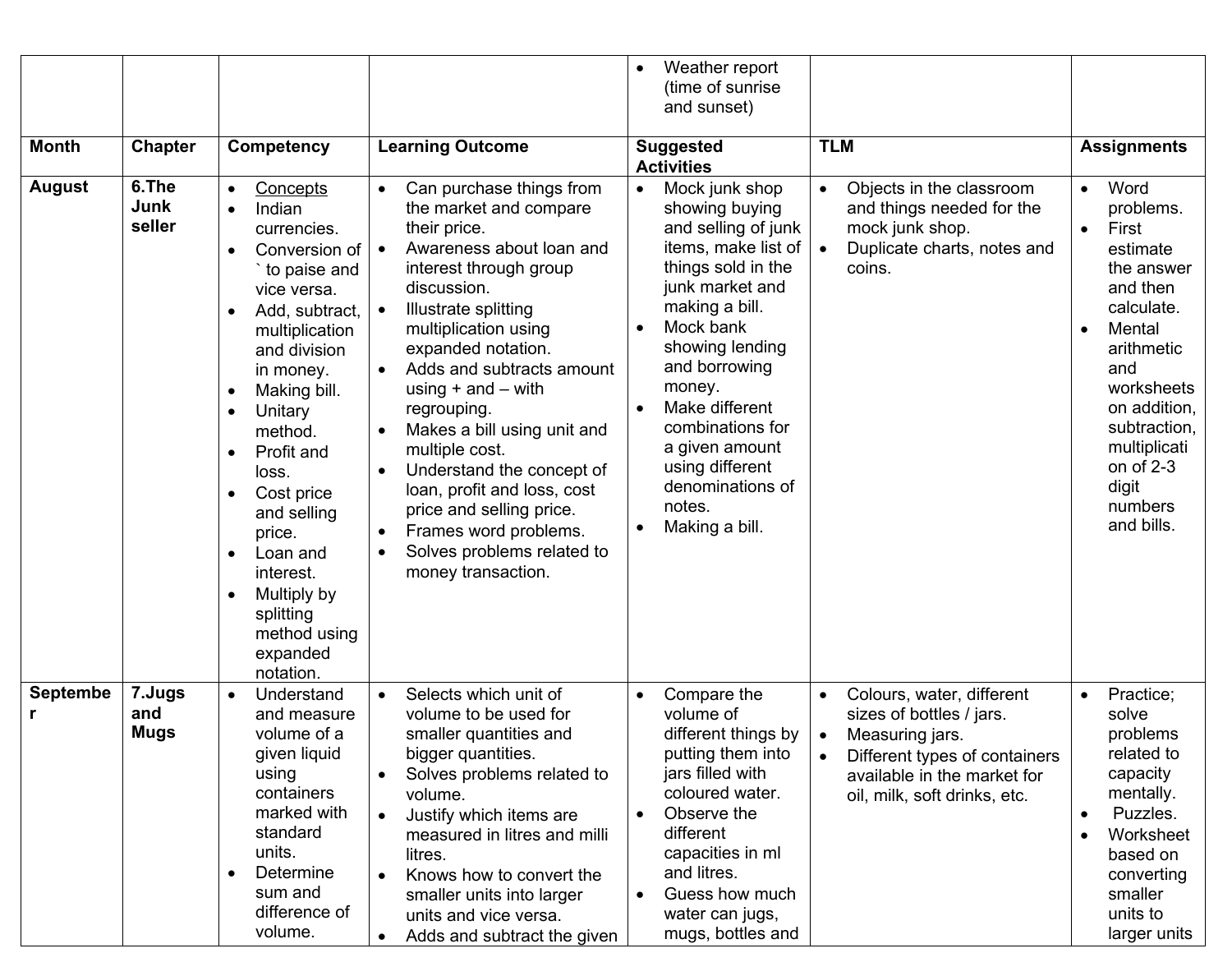|                                                      | quantity of liquid.<br>Estimates the<br>$\bullet$<br>Understanding the<br>volume of a<br>$\bullet$<br>importance of saving water<br>liquid<br>drops and drops make an<br>contained in<br>a vessel and<br>ocean.<br>verifies by<br>measuring.<br>Understandin<br>$\bullet$<br>g the units of<br>volume.                                                                                                                                                                                                                                                                                                                                                                                                                                                                                                                                                                                                                                                                                                                                                                                                                                                                                                                                                                             | glasses of<br>different<br>measures hold.<br>List 5 items which<br>are measured in<br>litres / ml.<br>Find the capacity<br>of wrappers /<br>labels like plastic<br>bottle of water,<br>cooking oil, tetra<br>pack of milk, etc.                                                                                                                                                                                                                                                                                                                                                                                                                                                                                                                                                                                                                             | and vice<br>versa.<br>Solves<br>word<br>problems.<br>Matching<br>the correct<br>unit to the<br>objects.                                                                                                                                                                                                                                                                             |
|------------------------------------------------------|------------------------------------------------------------------------------------------------------------------------------------------------------------------------------------------------------------------------------------------------------------------------------------------------------------------------------------------------------------------------------------------------------------------------------------------------------------------------------------------------------------------------------------------------------------------------------------------------------------------------------------------------------------------------------------------------------------------------------------------------------------------------------------------------------------------------------------------------------------------------------------------------------------------------------------------------------------------------------------------------------------------------------------------------------------------------------------------------------------------------------------------------------------------------------------------------------------------------------------------------------------------------------------|-------------------------------------------------------------------------------------------------------------------------------------------------------------------------------------------------------------------------------------------------------------------------------------------------------------------------------------------------------------------------------------------------------------------------------------------------------------------------------------------------------------------------------------------------------------------------------------------------------------------------------------------------------------------------------------------------------------------------------------------------------------------------------------------------------------------------------------------------------------|-------------------------------------------------------------------------------------------------------------------------------------------------------------------------------------------------------------------------------------------------------------------------------------------------------------------------------------------------------------------------------------|
| <b>October</b><br>9.Halves<br>and<br><b>Quarters</b> | Write the<br>Understands part / fraction<br>$\bullet$<br>fraction in<br>of a whole and of a<br>words and in<br>collection.<br>numeral form.<br>Understands the concepts<br>$\bullet$<br>Define<br>of halves, quarter and<br>$\bullet$<br>three-fourth, etc.<br>equivalent<br>Understands fraction is<br>fractions of $\frac{2}{4}$<br>division.<br>Identifies equivalent fraction<br>is $\frac{1}{2}$ of a whole<br>and generate equivalent<br>fraction to a given fraction.<br>etc.<br>Explain highest term and<br>Reducing the<br>$\bullet$<br>lowest term.<br>fraction to its<br>Understands types of<br>lowest term<br>fractions - Proper and<br>and building<br>improper fractions, like and<br>the given<br>unlike fractions.<br>fraction to<br>Define unit fractions.<br>highest term<br>State mixed fraction is used<br>through<br>in day to day life and<br>equivalent<br>improper fractions are used<br>fraction<br>for calculation and define<br>method.<br>how both are same.<br>Define like<br>$\bullet$<br>fraction and<br>Find the cost of $\frac{1}{2}$ kg, $\frac{1}{4}$ kg,<br>unlike<br>fraction.<br>etc of different objects.<br>Illustrate fraction in metric<br>Explain<br>$\bullet$<br>$\bullet$<br>proper,<br>measures.<br>improper or<br>mixed<br>number. | Square sheets.<br>Colour $\frac{1}{2}, \frac{1}{3}, \frac{1}{4}, \frac{2}{3}$<br>Circular sheets or objects.<br>$\bullet$<br>Objects in the surroundings.<br>in a paper.<br>$\bullet$<br>Paper plates.<br>Divide the given<br>$\bullet$<br>objects into<br>Price list of different items.<br>halves in different<br>Fraction kit(math lab).<br>ways.<br>Finding fraction of<br>a collection,<br>group of halves,<br>quarters, in a<br>given collection.<br>Complete the<br>picture by<br>drawing other<br>half.<br>Colour and make<br>1 1 1 2 3<br>of<br>$\overline{2}$ , $\overline{3}$ , $\overline{4}$ , $\overline{3}$ , $\overline{4}$<br>fraction flowers<br>using paper<br>plates and display<br>it in class.<br>Solves day to day<br>problems using a<br>price list.<br>By mock<br>shopping, find the<br>cost of given<br>items and make a<br>list. | Solve<br>$\bullet$<br>problems<br>related to<br>fractions1<br>whole, $\frac{1}{2}$ ,<br>$\frac{1}{4}$ , etc.<br>Worksheet<br>s based on<br>finding like,<br>unlike,<br>proper and<br>improper<br>fractions.<br>Converting<br>improper<br>into mixed<br>fractions,<br>equivalent<br>fraction.<br>Add,<br>$\bullet$<br>subtract<br>and<br>multiply<br>using<br>fractional<br>numbers. |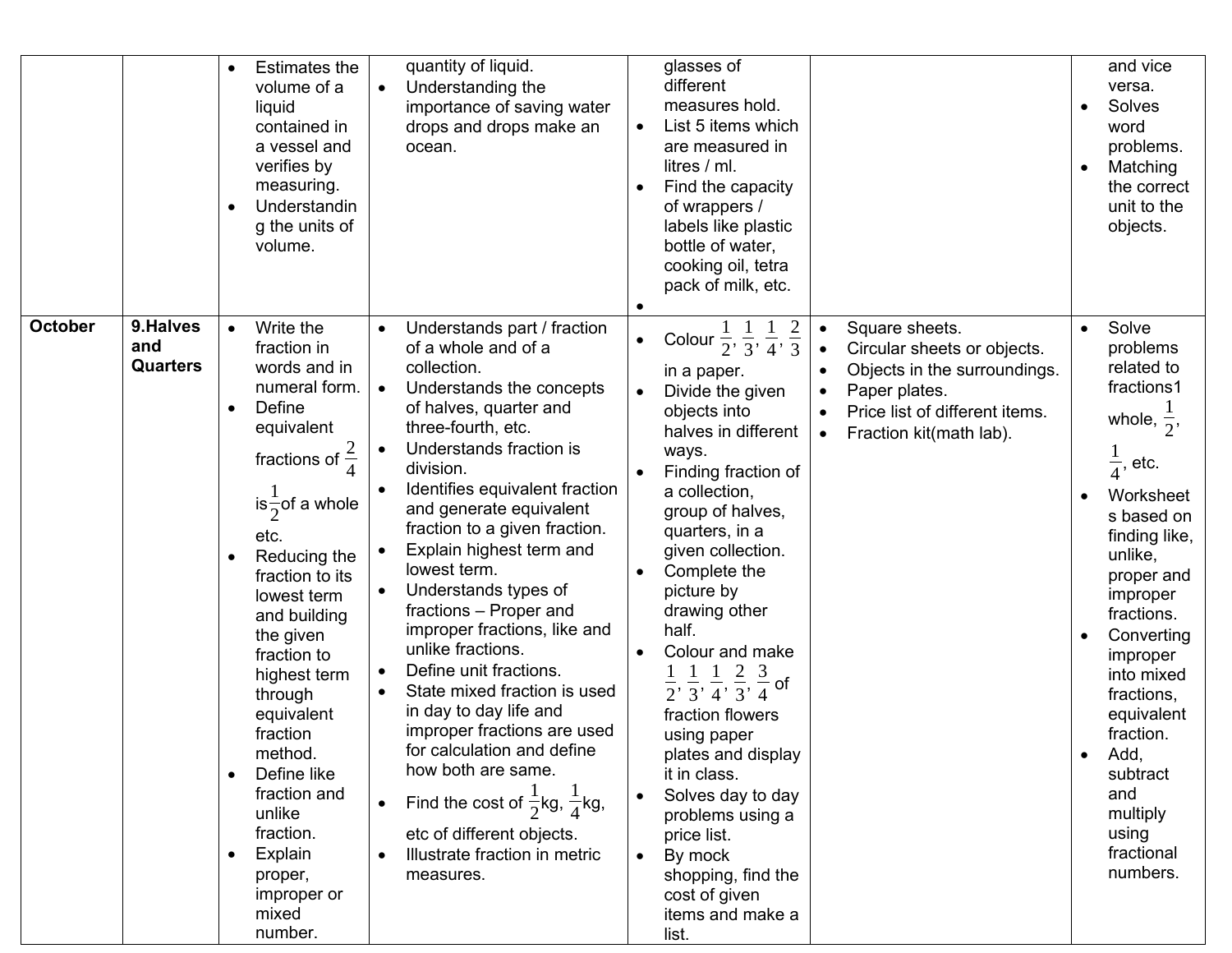|                                           |                            | Comparing<br>$\bullet$<br>fractions,<br>ordering the<br>like fractions.<br>Addition and<br>$\bullet$<br>subtraction of<br>the like<br>fractions.<br>Multiplication<br>$\bullet$<br>of fractional<br>number with<br>whole<br>number.<br>Relates<br>$\bullet$<br>fractions in<br>meters into<br>centimeters.<br>Fractions<br>$\bullet$<br>weighs 1kg<br>into grams.<br>Volume<br>$\bullet$<br>relates 1litre<br>into milliliter<br>in fraction.<br>Word<br>problems. |                                                                                                                                                                                                                                                                                                                                                                                                                                                                       | Showing the type<br>$\bullet$<br>of fraction using<br>fraction kit.<br>Paper folding<br>activity showing<br>halves and<br>quarters and<br>three fourths.                                                                                                                                |                                                                                                                                                |                                                                                                              |
|-------------------------------------------|----------------------------|--------------------------------------------------------------------------------------------------------------------------------------------------------------------------------------------------------------------------------------------------------------------------------------------------------------------------------------------------------------------------------------------------------------------------------------------------------------------|-----------------------------------------------------------------------------------------------------------------------------------------------------------------------------------------------------------------------------------------------------------------------------------------------------------------------------------------------------------------------------------------------------------------------------------------------------------------------|-----------------------------------------------------------------------------------------------------------------------------------------------------------------------------------------------------------------------------------------------------------------------------------------|------------------------------------------------------------------------------------------------------------------------------------------------|--------------------------------------------------------------------------------------------------------------|
| <b>Month</b>                              | <b>Chapter</b>             | <b>Competency</b>                                                                                                                                                                                                                                                                                                                                                                                                                                                  | <b>Learning Outcome</b>                                                                                                                                                                                                                                                                                                                                                                                                                                               | <b>Suggested</b><br><b>Activities</b>                                                                                                                                                                                                                                                   | <b>TLM</b>                                                                                                                                     | <b>Assignments</b>                                                                                           |
| <b>November</b><br>and<br><b>December</b> | 11.Tables<br>and<br>shares | <b>Mental ability</b><br>$\bullet$<br>Define<br>$\bullet$<br>multiplication.<br>Distinguish<br>multiplicand,<br>multiplier and<br>product.<br>Finding<br>$\bullet$<br>different<br>arrangements<br>for the same<br>number.<br>Repeated<br>$\bullet$<br>addition is<br>multiplication.<br>Make the<br>$\bullet$                                                                                                                                                     | Understands the properties<br>$\bullet$<br>of multiplication and<br>division.<br>Learns to multiply by<br>$\bullet$<br>splitting and column method<br>and solves problems.<br>Make the tables using<br>$\bullet$<br>splitting the numbers<br>method.<br>Divides a numeral by one<br>$\bullet$<br>digit numeral.<br>Solves word problems<br>$\bullet$<br>involving multiplication and<br>division.<br>Apply correct method to<br>$\bullet$<br>solve problems involving | Make them draw<br>$\bullet$<br>their own garden<br>for same number<br>of plants in<br>different<br>arrangements.<br>Arrange the<br>students to stand<br>in 2's , 3's, 4'setc<br>to find the group,<br>set size or the<br>product/ dividend<br>etc.<br>Desks in the<br>classroom finding | Colour chalks<br>$\bullet$<br>100 [10]<br>Marbles and strips.<br>$\bullet$<br>Base ten set (math lab)<br>$\bullet$<br>Flash cards<br>$\bullet$ | Worksheet<br>s based on<br>multiplicati<br>on<br>and<br>division<br>sums<br>Solves<br>٠<br>word<br>problems. |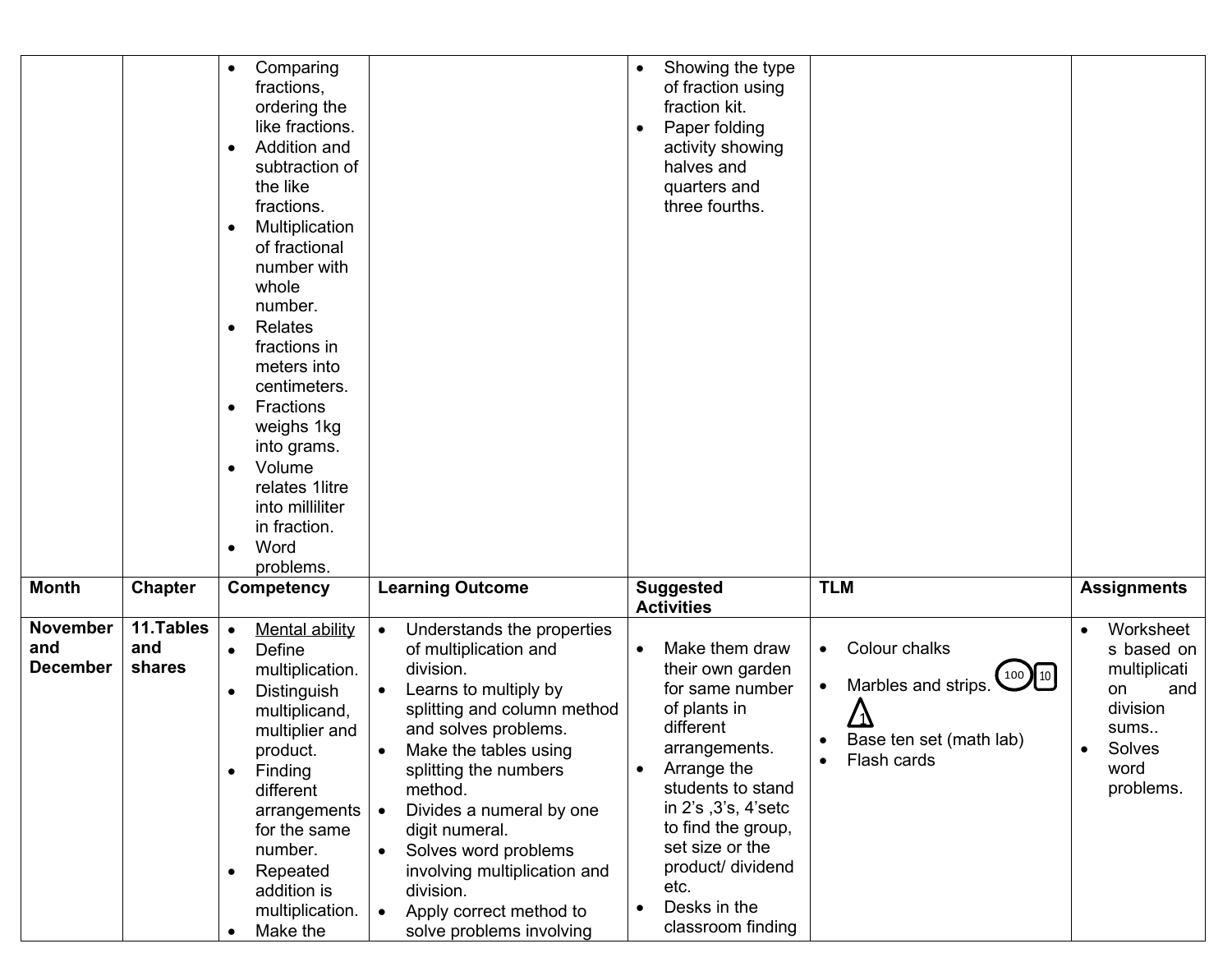|                                | tables.<br>Multiply by<br>splitting<br>method of 2<br>or 3 digit<br>number by 1<br>digit number<br>and 2 digit<br>numbers.<br>Multiply by<br>column<br>method.<br>Repeated<br>subtraction is<br>division.<br>Divide by 1 or<br>2 digit<br>numbers.<br>Word<br>$\bullet$<br>problems.<br>Story<br>$\bullet$<br>problems. | multiplying1 digit, 2 digit, 3-<br>digit number with 1 digit and<br>2 digit number.<br>Divides a number (up to 3-<br>digit number) with a 1-digit<br>and 2-digit number with or<br>without remainder.<br>Learns to check division<br>fact using multiplication<br>facts.<br>Recognize the four<br>$\bullet$<br>operations through<br>symbols.<br>Apply correct method to<br>solve day to day life<br>situation problems in<br>multiplication and division. | multiplication and<br>division facts.<br>Multiplication and<br>division on<br>number line<br>drawn on the floor<br>and children<br>jumps on the<br>number drawn on<br>the floor and<br>multiply or divide.<br>Skip counting.<br>Framing<br>questions by<br>looking at<br>pictures.<br>Sorting the<br>$\bullet$<br>marbles equally.<br>Finding group, set<br>size and the<br>product or the<br>total dividend.<br>Solving the<br>division sum<br>using base ten<br>set.<br>Arrange things in<br>sequence and<br>develop the<br>multiplication fact<br>Jumping activity-<br>Children jump<br>equal steps in a<br>number line and<br>count the number<br>of jumps taken. |                                                                                   |                                               |
|--------------------------------|-------------------------------------------------------------------------------------------------------------------------------------------------------------------------------------------------------------------------------------------------------------------------------------------------------------------------|------------------------------------------------------------------------------------------------------------------------------------------------------------------------------------------------------------------------------------------------------------------------------------------------------------------------------------------------------------------------------------------------------------------------------------------------------------|-----------------------------------------------------------------------------------------------------------------------------------------------------------------------------------------------------------------------------------------------------------------------------------------------------------------------------------------------------------------------------------------------------------------------------------------------------------------------------------------------------------------------------------------------------------------------------------------------------------------------------------------------------------------------|-----------------------------------------------------------------------------------|-----------------------------------------------|
| <b>Month</b><br><b>Chapter</b> | Competency                                                                                                                                                                                                                                                                                                              | <b>Learning Outcome</b>                                                                                                                                                                                                                                                                                                                                                                                                                                    | <b>Suggested</b><br><b>Activities</b>                                                                                                                                                                                                                                                                                                                                                                                                                                                                                                                                                                                                                                 | <b>TLM</b>                                                                        | <b>Assignments</b>                            |
| 12.How<br><b>January</b>       | Concepts<br>$\bullet$                                                                                                                                                                                                                                                                                                   | Recall imperial system of<br>$\bullet$                                                                                                                                                                                                                                                                                                                                                                                                                     | Compare the<br>$\bullet$                                                                                                                                                                                                                                                                                                                                                                                                                                                                                                                                                                                                                                              | Objects available in the<br>$\bullet$                                             | Measuring<br>$\bullet$                        |
| heavy?<br>How<br>light?        | Define<br>imperial and<br>metric<br>system.                                                                                                                                                                                                                                                                             | measurement and metric<br>system of measurement.<br>Recognizes SI units.<br>$\bullet$<br>List the table used in SI                                                                                                                                                                                                                                                                                                                                         | items which are<br>heavy / heavier /<br>heaviest.<br>Estimate weights                                                                                                                                                                                                                                                                                                                                                                                                                                                                                                                                                                                                 | classroom.<br>Measuring tape and<br>weighing machine.<br>Rajma seeds, ground nut, | the weight<br>through<br>weighing<br>machine. |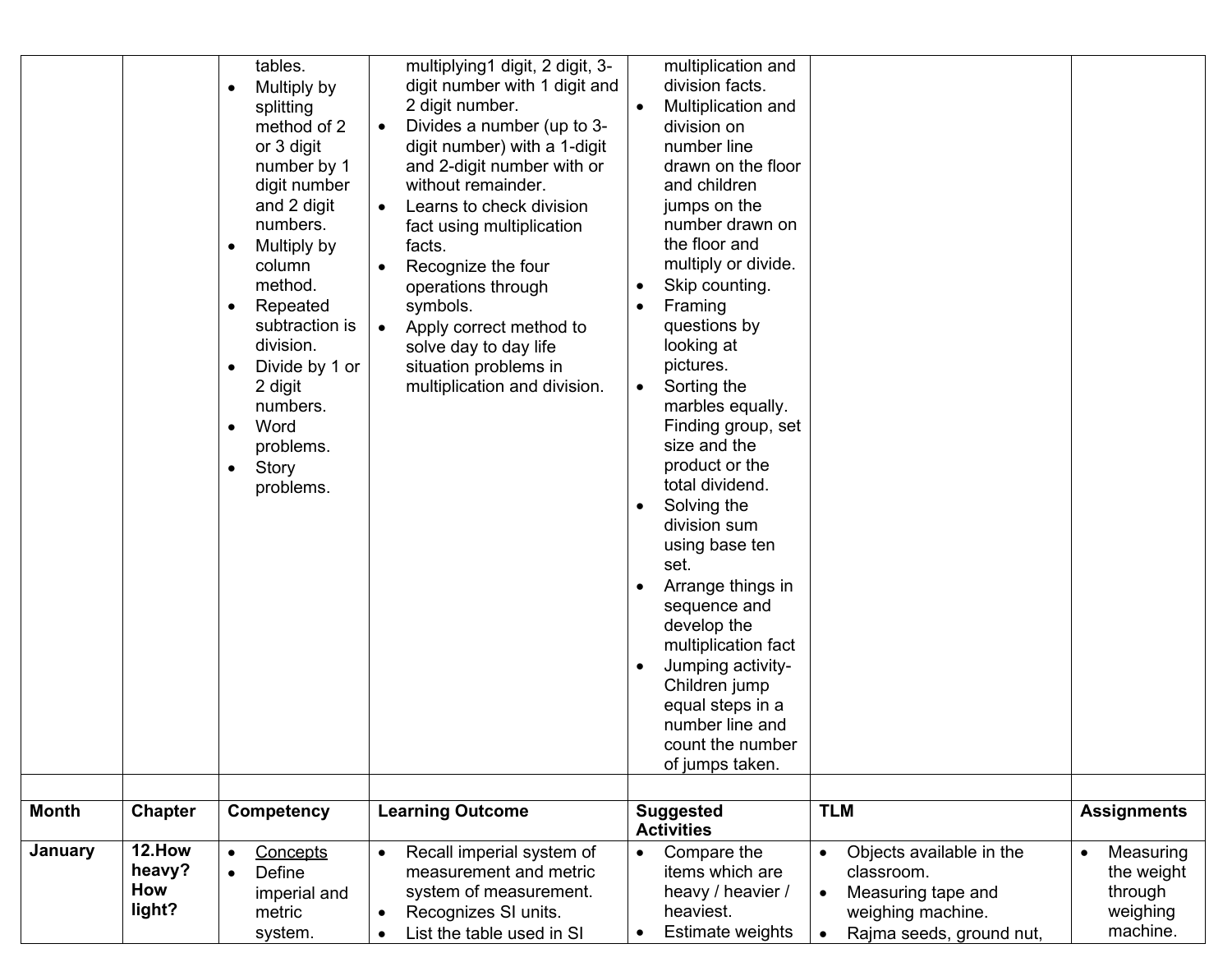|                 |                           | Conversion<br>$\bullet$<br>from mg to kg<br>and vice<br>versa.<br>Four<br>$\bullet$<br>operations.<br>Estimates the<br>weight of an<br>object and<br>verifies using<br>a balance.<br>Puzzles.<br>$\bullet$<br>Understands<br>the<br>importance of<br>weighing<br>balance<br>through<br>activity.<br>Use different<br>weights to<br>make it to1<br>kg, 2 kg etc. | system from lowest to<br>highest unit.<br>Collects history about fake<br>weighing balance.<br>Awareness about fake<br>weighing balance.<br>Observes and understands<br>the higher and lower units<br>of measurement.<br>Makes balance and finds<br>$\bullet$<br>weight.<br>• Selects the correct unit of<br>weight of the given objects.                                                                                                                                                                                | of objects in class<br>(Example: duster)<br>and find the exact<br>weight through<br>weighing balance.<br>List the things<br>bought in grams<br>and kilograms.<br>Compare the<br>weight and height<br>and the units<br>used.<br>Bring 1kg, $\frac{1}{2}$ kg of<br>some pulses. Tell<br>them to assume<br>that and then<br>make them to<br>weigh the pulses.<br>Use rolling cards<br>and make them to<br>convert lowest<br>unit to highest<br>unit and vice<br>versa. | bananas, oranges,<br>vegetables, etc.<br>Different weighing machines<br>$\bullet$<br>(math lab)                                                                                                                                                       | Worksheet<br>based on 4<br>operations<br>and<br>conversion<br>of weight.<br>Draw the<br>table to<br>show the<br>lowest to<br>highest unit<br>of weight.                   |
|-----------------|---------------------------|-----------------------------------------------------------------------------------------------------------------------------------------------------------------------------------------------------------------------------------------------------------------------------------------------------------------------------------------------------------------|-------------------------------------------------------------------------------------------------------------------------------------------------------------------------------------------------------------------------------------------------------------------------------------------------------------------------------------------------------------------------------------------------------------------------------------------------------------------------------------------------------------------------|---------------------------------------------------------------------------------------------------------------------------------------------------------------------------------------------------------------------------------------------------------------------------------------------------------------------------------------------------------------------------------------------------------------------------------------------------------------------|-------------------------------------------------------------------------------------------------------------------------------------------------------------------------------------------------------------------------------------------------------|---------------------------------------------------------------------------------------------------------------------------------------------------------------------------|
| <b>February</b> | 13.Field<br>and<br>fences | Concepts<br>$\bullet$<br>Understandin<br>g the concept<br>perimeter of<br>simple<br>geometrical<br>figures.<br>Ability to<br>compute<br>perimeter of<br>regular and<br>irregular<br>shapes.<br>Solving<br>$\bullet$<br>problems<br>based on<br>perimeter.                                                                                                       | Understands the meaning<br>of fields (area) and fences<br>(perimeter).<br>Illustrate boundary<br>(perimeter) is the sum of<br>the sides of the given<br>figure.<br>Finds perimeter of different<br>things in the surroundings<br>using scale or tape.<br>Calculate the perimeter of<br>regular shapes like<br>rectangle, square, triangle,<br>etc using square sheet.<br>Find the area by counting<br>the number of squares<br>inside a irregular shapes<br>using 1cm sq. paper.<br>Solves day to day life<br>$\bullet$ | Measure the<br>$\bullet$<br>length and<br>breadth of given<br>figures and things<br>and find their area<br>and perimeter.<br>Measure<br>perimeter using<br>ribbons of 1m<br>length arrange<br>them in the floor.<br>Determine length<br>in cm's, meters,<br>km's of simple<br>figures.<br>Determine area<br>and perimeter<br>using squares,<br>thread for the                                                                                                       | Maths text book, table,<br>$\bullet$<br>desk, etc<br>Scale and measuring tape.<br>Using 1 m ribbons<br>Area = $1 \times b$<br>$= 8x4 = 32m$<br>Perimeter=2(l +b)<br>$=2(8+4)=24m$<br>Squared ruled paper and<br>thread.<br>Square paper.<br>$\bullet$ | Worksheet<br>based on<br>finding the<br>area and<br>perimeter<br>of simple<br>geometrical<br>figures.<br>Solves<br>word<br>problems<br>based on<br>area and<br>perimeter. |